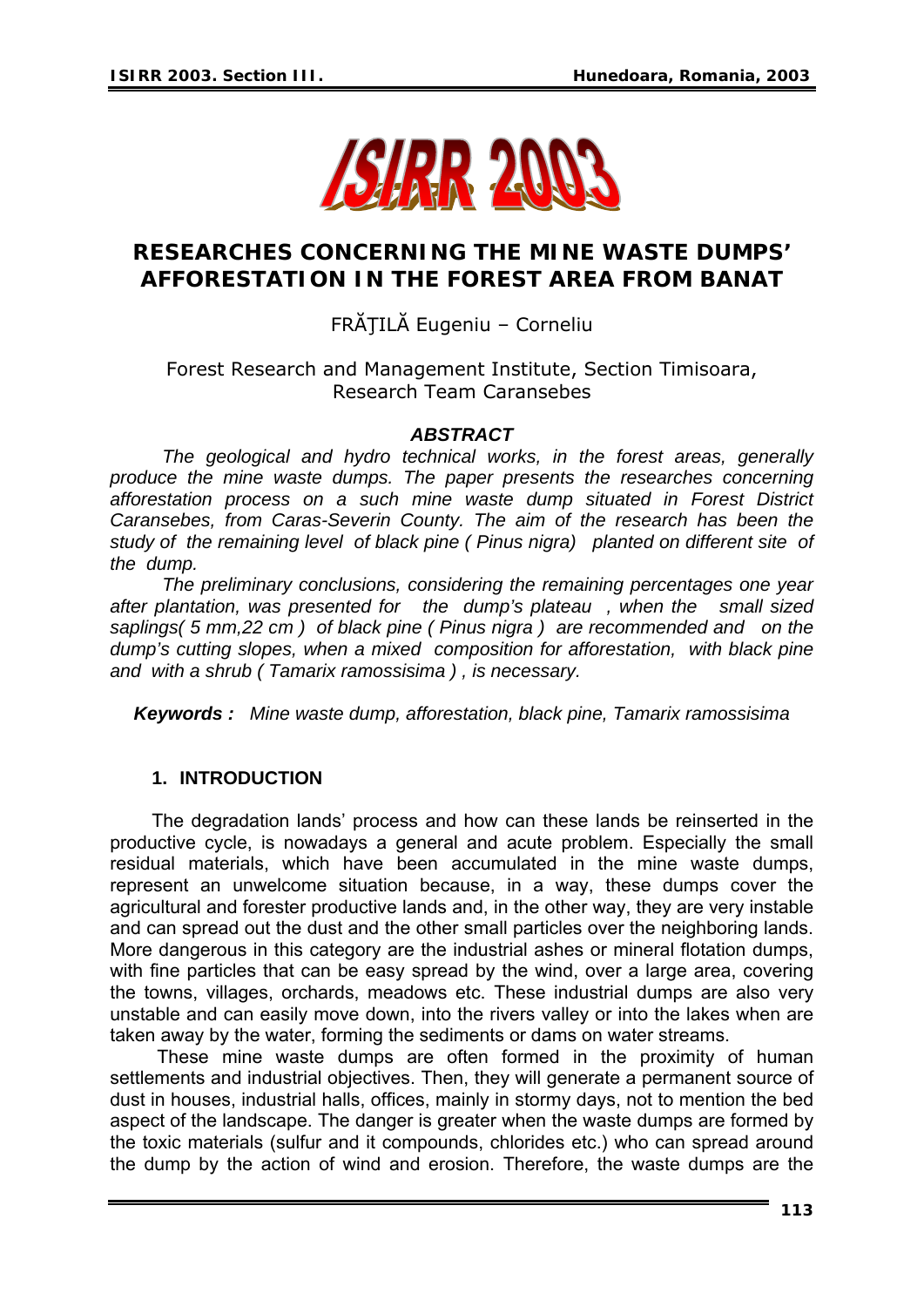main cause of water pollution and the destruction of the fauna, along the river way, in the areas where they reside .

For all these reasons, the problem of waste dumps consolidation and afforestation represents a social necessity.

The waste dumps, like shown above, are also situated on the big unused lands who can have a productive utility. Covering them by useful vegetation is a good solution not only for dumps consolidation and for landscapes improvement, but also for good use of empty lands.

The afforestation of the forest lands temporary covered by the mine waste dumps, not to mention the ecological and social reasons, represents an imperious necessity because these areas must turn back, by low, to their initial destination. There are many situations like this in all south-western counties of Romania. The most frequently and difficult cases are in Caras-Severin and Hunedoara Counties where, in the last decades, many of geological and hydro technical works have been executed.

 A very different from one another, a general solution applicable to all of them does not exist. In most of the cases, research activities and experimentations, extended over a couple of years, are recommended in order to come up with the best technical solutions.

## **2. PLACE AND METHODS OF THE RESEARCHES**

The researches, during almost two years, were carried out on a mine waste dump produced by the hydro technical works . These works was necessary for accumulate some secondary water sources from the basin area of Slatina river.

In the forest management project, this waste dump was described like an unproductive land that, in administrative meaning, forms the subplot N68, with 1.2 ha. ( Amenajamentul UP IV Turnu Ruieni, OS Caransebes, 1996 ).

They can mention the following natural conditions , characteristic for this area:

- geological substratum, whit sericito -chloritoses schists;
- hydrological net with permanent water ( Slatina River ):
- moderate continental climate, with Mediterranean's influences, the annual average temperature being 7°C and 800-1200 mm pluviometer annual regime .

The waste dump has a trunk of pyramida form, with two side longer than the other. It superior section, meaning the plateau, is a rectangle with 60/150m dimensions, border by the 40 - 45 $^{\circ}$  proclivity slops that going down on the plateau to the river valley. The dump material is principally formed by the big stoniness fragment, over 2 cm in diameter.

Considering the dimensions, the compositions and the provenance of this waste dump, we can classify it into a follow category (Traci, 1985): the mine waste dump composed by acid and basic fragments of stone ( heavy stones, boulders, gravels etc.) , deposed in hillocks and billows, 20-30m in height , with 40-45°stabile slops, located in the beech vegetation sub zone, that may included in *Hmcl* type of station .

ACH Caransebes is finished the transport and deposit of the waste material, on spring time of 2000 and has delivery the mine waste dump from the ancient owner, OSE Caransebes . At deliverance, the user has been obligated to spread a fertile soil stratum over the dump, mainly on the plateau, for a future successful afforestation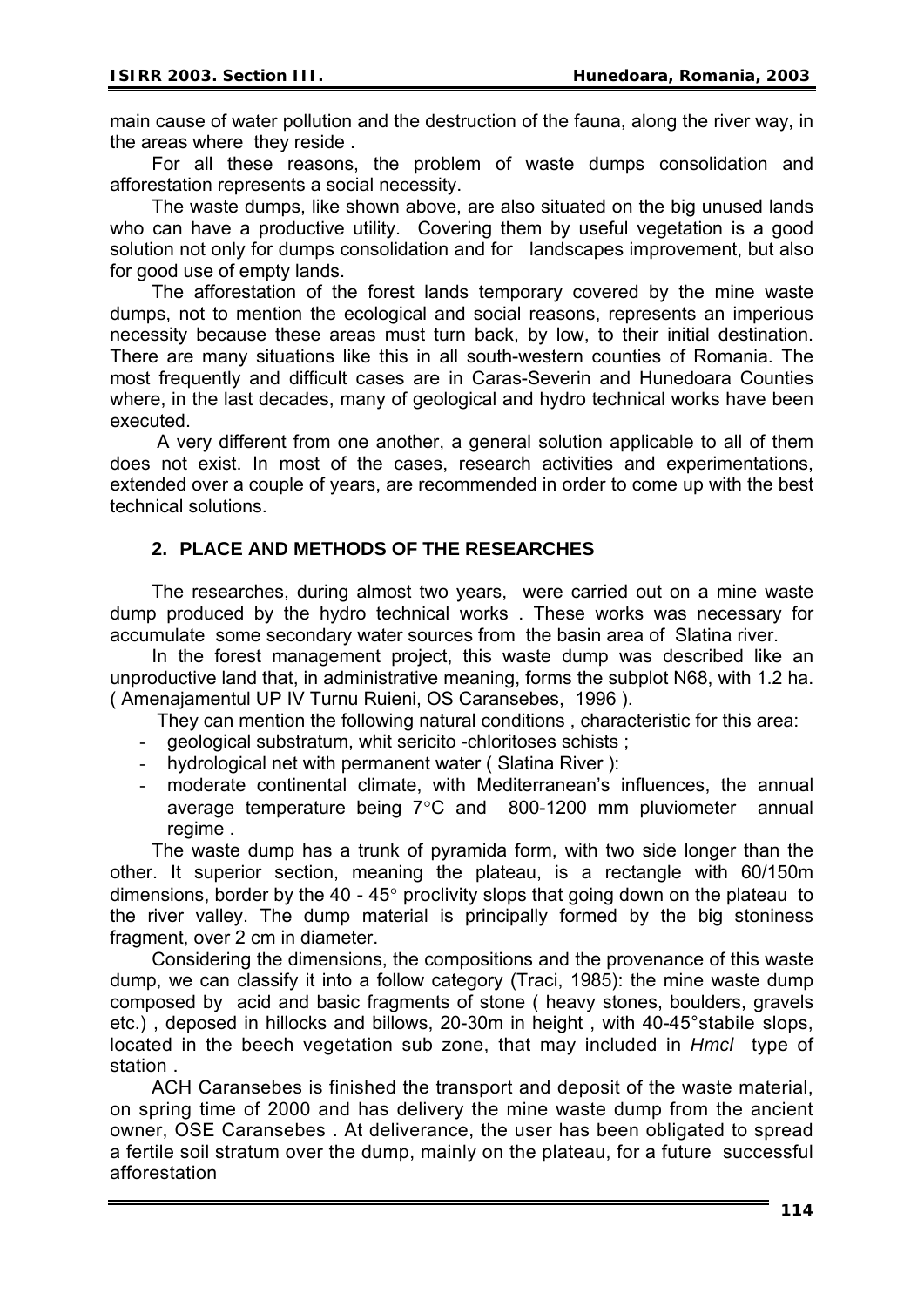The research has started on March, 2001, and consist in :

- observation regarding the spontaneous install of vegetation on the waste dump ;
- to take the sample material over the dump, for the laboratory analyses ;
- to install some formula experiments of afforestation, using the forest an the other species, with adequate ecological characteristics.

The experiments use a single forest specie, black pine( Pi.n ) - *Pinus nigra*  and a shrub , red tamaris (Ct) – *Tamarix ramossisima .* These two species are indicated on the bad soil conditions because its ecological characteristics assure the permanence and a normal development on these sites ( Donita, 1977 ).

Two samplings plots of black pine are been installed, both on the plateau and on the slopes. The plots count 300 saplings black pine each . Every of these plots contain the six groups of 50 sapling, representing six categories of stem collar diameter size, as follow :  $I - 3$ mm ; II - 4mm ; III - 5mm ; IV – 6mm ; V – 7mm ; VI - 8 mm .

The plantation has done on March 10-15 , 2002 , using the individual sapling pits, in a plantation scheme with 5000 saplings/ha. The initial dimensions of the samplings have recorded and, after a years (on spring ,2003 ), the percentage of the remaining saplings has evaluated by the groups of size that have mentioned up there .

#### **3. RESULTS AND DISSCUTIONS**

The results of the soil laboratory analyses , by tree deep levels, are shown into the table 1 :

| ult illiit wasto aanib |           |          |       |              |          |          |  |  |
|------------------------|-----------|----------|-------|--------------|----------|----------|--|--|
| Soil                   | Deep      | Humidity | Ph    | <b>Humus</b> | Carbonat | Total    |  |  |
| profile                | level     | $\%$     |       | $\%$         | es       | nitrogen |  |  |
|                        | (cm)      |          |       |              | $\%$     | $\%$     |  |  |
|                        | $0 - 10$  | 0.813    | 8.170 | 1.442        | 0,973    | 0.074    |  |  |
| Ao                     | $11 - 20$ | 1.373    | 8.540 | 0.817        | 10.058   | 0.042    |  |  |
|                        | $21 - 30$ | 0.950    | 8.790 | 0.096        | 8.347    | 0.005    |  |  |

## **The physical and chemical characteristics of the superficial strata over the mine waste dump**

Analyzing the table's data to the surface strata from the deep, they can observe that the humus and nitrogen content present a progressive diminish but, in the same time, the level of the other analyzed elements ( humidity, pH, carbonates ) is growing .The soil reaction (pH) is alkaline ( 8.170-8.790) .

 Before plantation , they could observe that the spontaneous forest vegetations , like *Populus tremula* and *Salix caprea* species , are already installed on the surface. The thinning out of these species was heterogeneous on the small sites over the dump, forming the groups, bouquets and clusters. The spreading on the plateau ( 30% of surface , in a groups and clusters ) and on the slopes ( 5 %, just isolated plants or a small bouquets of them ) was very different. The similar situation were also observed on the mine waste dumps from Forest District Rusca Montana ( Frăţilă, 1994 ).

**Table 1**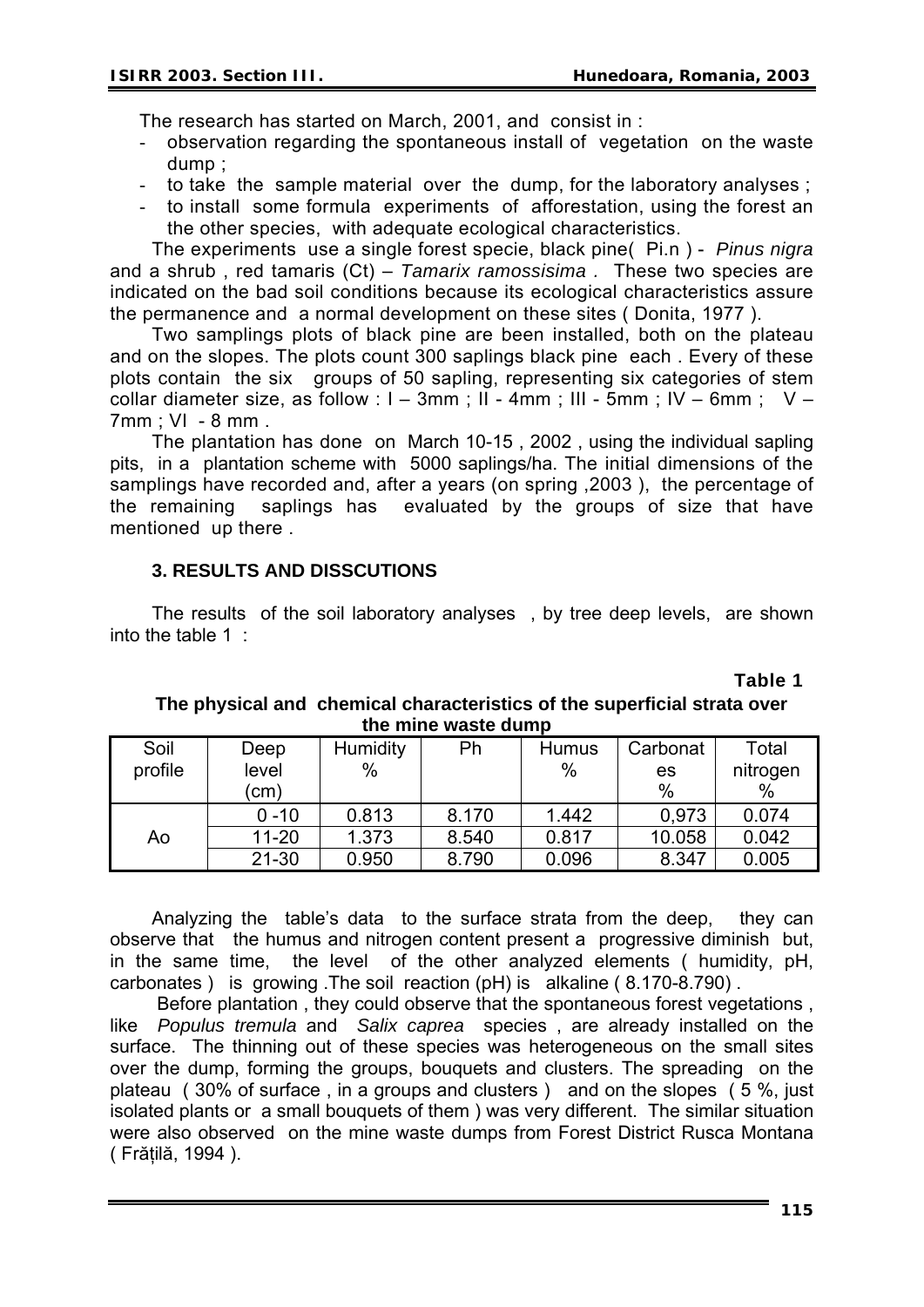**Table 2** 

The black pine saplings evolutions, separately on the plateau and on the slopes, .were analyzed .

|            |         | Saplings characteristics (2002) | 2003 inventory |               |            |
|------------|---------|---------------------------------|----------------|---------------|------------|
| Collar     |         | Height                          |                |               | Remaining  |
| diameter   |         | average                         | <b>Number</b>  | <b>Number</b> | percentage |
| (mm)       |         | (cm)                            |                |               |            |
| 3          |         | 16.30                           | 50             | 42            | 84.0%      |
| 4          |         | 19.56                           | 50             | 40            | 80.0%      |
| 5          |         | 22.43                           | 50             | 44            | 88.0%      |
| 6          |         | 25.36                           | 50             | 32            | 64.0%      |
|            |         | 28.42                           | 50             | 45            | 90.0%      |
| 8          |         | 32.34                           | 50             | 38            | 76.0%      |
| Statistics | Total   |                                 | 300            | 241           |            |
|            | Average | 24.07                           |                | 40.17         | 80.3%      |
|            | St.dev. | 5.87                            |                | 4.75          | 9.5%       |
|            | $S\%$   | 24.4%                           |                | 11.8%         | 11.8%      |

## **Black pine (***Pinus nigra***) saplings evolutions , on the plateau**

The data from the table 2 show that the remaining percent of saplings was over 80%, on the plateau. The highest remaining percent was observed at medium dimensions saplings , with collar diameter (Dc) - 7mm and height ( H ) over 28 cm. The over average results ( 88%) were also recorded at the small dimensions saplings. ( $Dc - 5$ mm and H  $-22$  cm ).

## **Table 3 Black pine (***Pinus nigra***) plantation data , on the slopes**

| Plantings characteristics (2002) |         |         | 2003 inventory |               |            |
|----------------------------------|---------|---------|----------------|---------------|------------|
| Collar                           |         | Height  |                |               | Remaining  |
| diameter                         |         | average | Number         | <b>Number</b> | percentage |
| (mm)                             |         | (cm)    |                |               |            |
| 3                                |         | 16.34   | 50             | 14            | 28.0%      |
| 4                                |         | 18.78   | 50             | 24            | 48.0%      |
| 5                                |         | 22.42   | 50             | 28            | 56.0%      |
| 6                                |         | 24.87   | 50             | 24            | 48.0%      |
| 7                                |         | 28.21   | 50             | 16            | 32.0%      |
| 8                                |         | 33.21   | 50             | 14            | 28.0%      |
| Statistics                       | Total   |         | 300            | 120           |            |
|                                  | Average | 23.97   |                | 20.00         | 40.0%      |
|                                  | St.dev. | 6.19    |                | 6.07          | 12.1%      |
|                                  | $S\%$   | 25.8%   |                | 30.3%         | 30.3%      |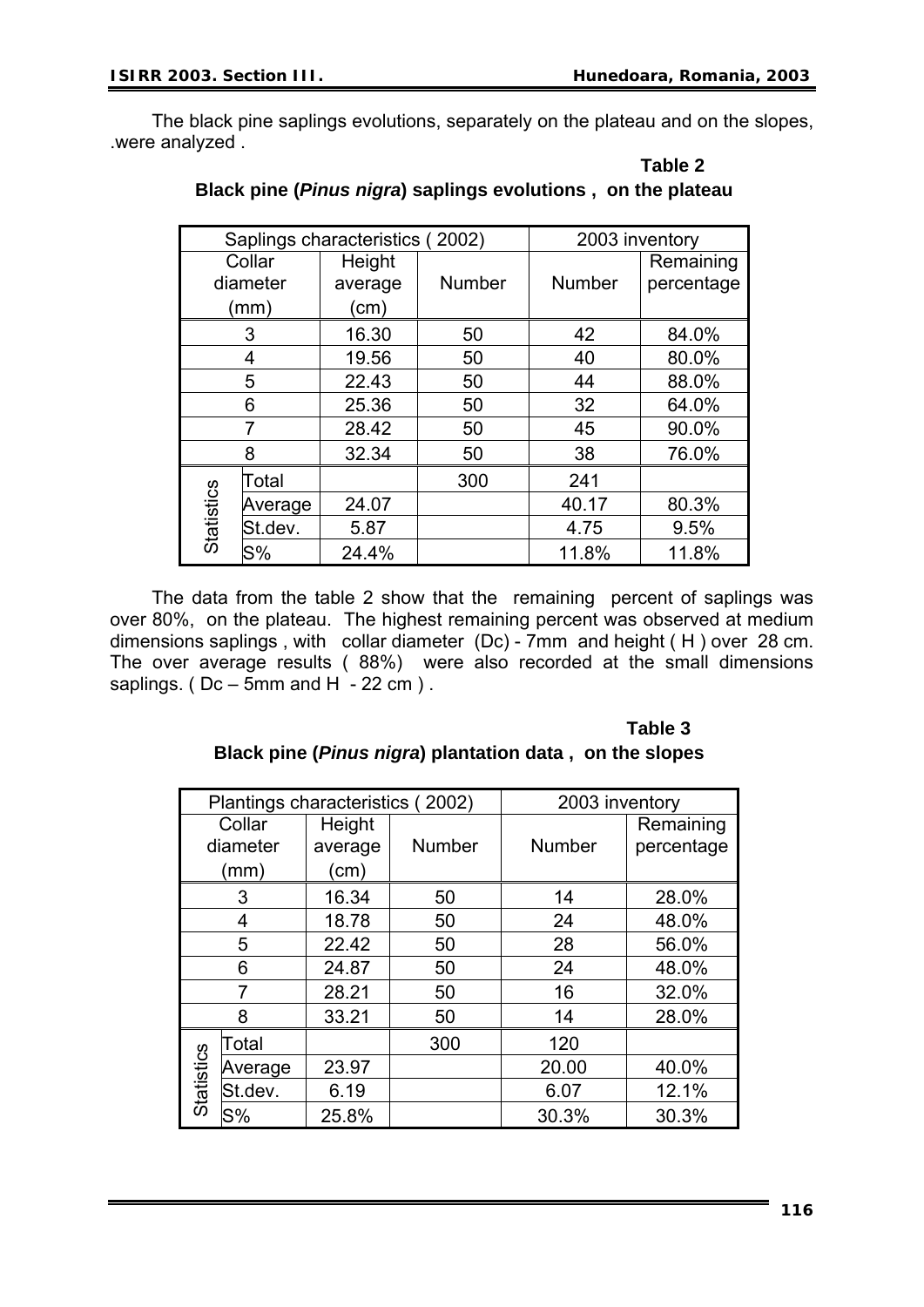Using the up table's data, for the plantation were effectuated on the slopes, remaining percent average was calculated a very small ( 40 %). The best result was recorded at the small dimensions of the samplings ( $Dc-5$ mm and  $H - 22$  cm), with a 56 % remaining percent average .



**Figure 1 . Variation of remaining percentage with collar diameter , for the black pine , one year after plantation** 

There was, on the graphics, a comparative analyze of the remaining percentage variation, by collar saplings' diameter. They can observe that, on the plateau site, the variations of the remaining percentage are, generally, smaller (s% - 11.8 %) . The curve has a complex evolutions, reaching two peaks at the small and medium size category of the saplings ( $Dc - 5$  mm and 7 mm). On the slope sites, the variations of the remaining percentage are generally higher ( s% -30.3 % ), The curve reach just a single peak, at Dc – 5 mm saplings size.

In both of these situations, seeing the tendency lines, they can appreciate that, over some certain dimensional size (Dc  $-5$  mm and H  $-22$  cm) of the saplings, the remaining percentage has a lower tendency. In conclusion, using the bigger dimensional saplings than these, is not indicated .

After the comparative data was presented up there, the black pine saplings more indicated are a small sized ones ( $Dc - 5$  mm and  $H - 22$  cm), both on the plateau and on the slopes.

The saplings with bigger size are also had a good remaining percentage, but only on the plateau sites . Therefore, for a complete afforestation on the plateau sites, over the mine waste dumps is sufficient to use a single forest specie with different dimensions samplings size. The situation is different on the slopes because the remaining percentage after plantation, for a main forest specie like black pine, is not enough . This specie can not assure, by itself , the covering and the stabilization of a mine waste dump's slopes. For that, the experimental plantations plots with a two species planted composition, was realized. A shrub, *Tamaris ramossisima,*  were experimentally used , in 40 % mixture with black pine.